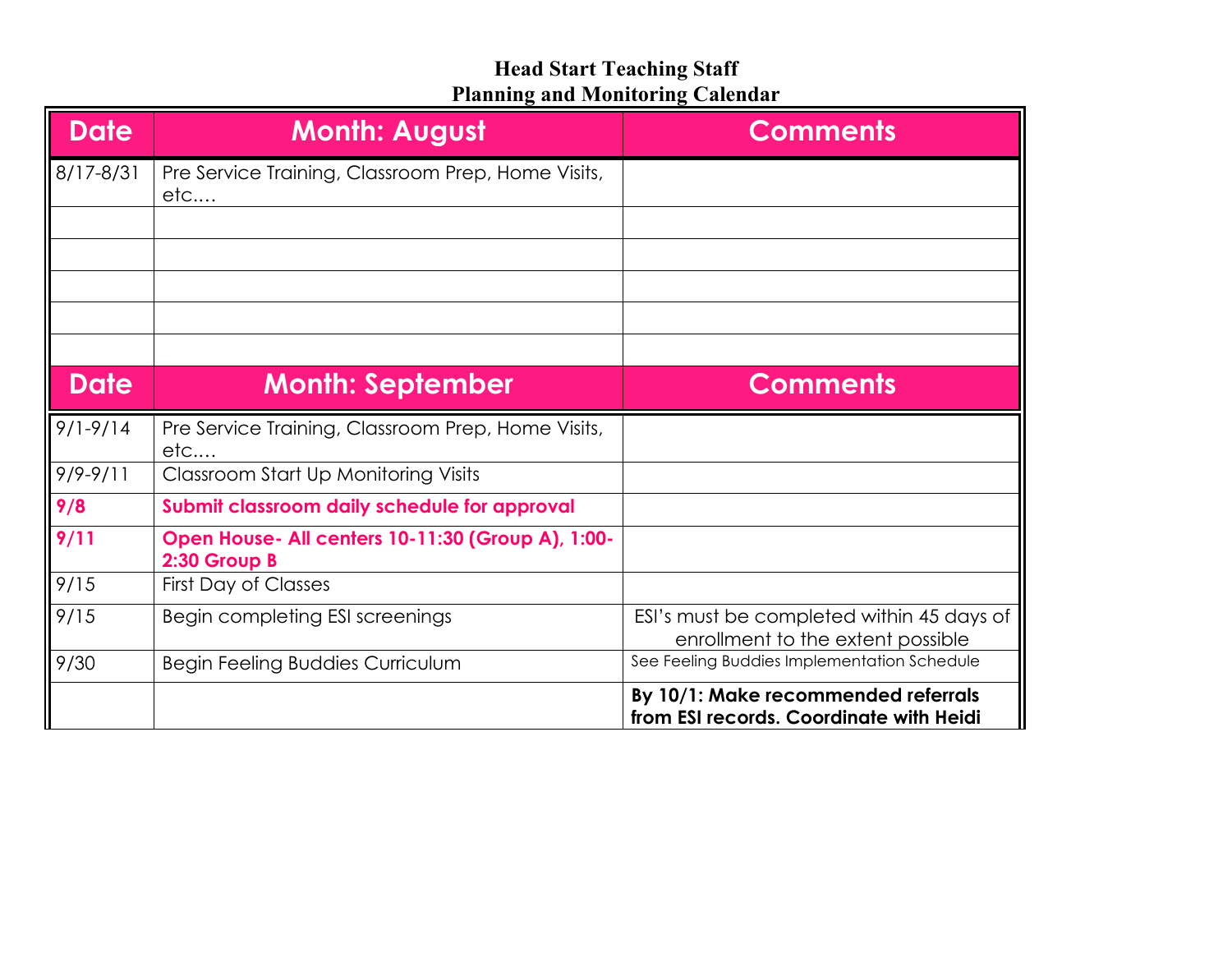| Date        | <b>Month: October</b>                                                                | <b>Comments</b>                   |
|-------------|--------------------------------------------------------------------------------------|-----------------------------------|
| 10/1        | <b>EOM Reports Due (Deliver or send by this date)</b>                                | *Remember to enter COR'S weekly!* |
| 10/1        | Submit any disability referrals to LEA & Heidi                                       | <i>*Coordinate with Heidi</i>     |
| 10/1        | Begin Fred program                                                                   |                                   |
| 10/5        | Self-Care in the Workplace Training                                                  |                                   |
| 10/19       | <b>Begin Pre-K PAL's</b>                                                             |                                   |
| 10/19       | Conscious Discipline/Making the Most of Classroom<br><b>Interactions Training</b>    | <b>Required Staff Only</b>        |
| 10/30       | <b>ESI Records Due- Email to Heidi, Enter scores in</b><br><b>Child Plus</b>         |                                   |
|             |                                                                                      | PQA Observations Begin            |
|             |                                                                                      |                                   |
| <b>Date</b> | <b>Month: November</b>                                                               | <b>Comments</b>                   |
| 11/2        | <b>EOM Reports Due (Deliver or send by this date)</b>                                | *Remember to enter COR'S weekly!* |
| 11/2        | <b>Active Supervision Training</b>                                                   | All classroom staff               |
| 11/13       | <b>PAL's screening window ends</b>                                                   | All data entered by 11/25         |
| 11/9        | Conscious Discipline/Making the Most of<br><b>Classroom Interactions</b>             | <b>Required Staff Only</b>        |
| 11/30       | <b>CORS Entered and Scored</b>                                                       |                                   |
| T1/30       | All Portfolio work samples collected & filed<br>e-DECA Baseline Assessments Complete | Turn in hard copies with EOM      |
| 11/30       | <b>Begin Parent Teacher Conferences</b>                                              |                                   |

**New students need ESI's within 45 days!**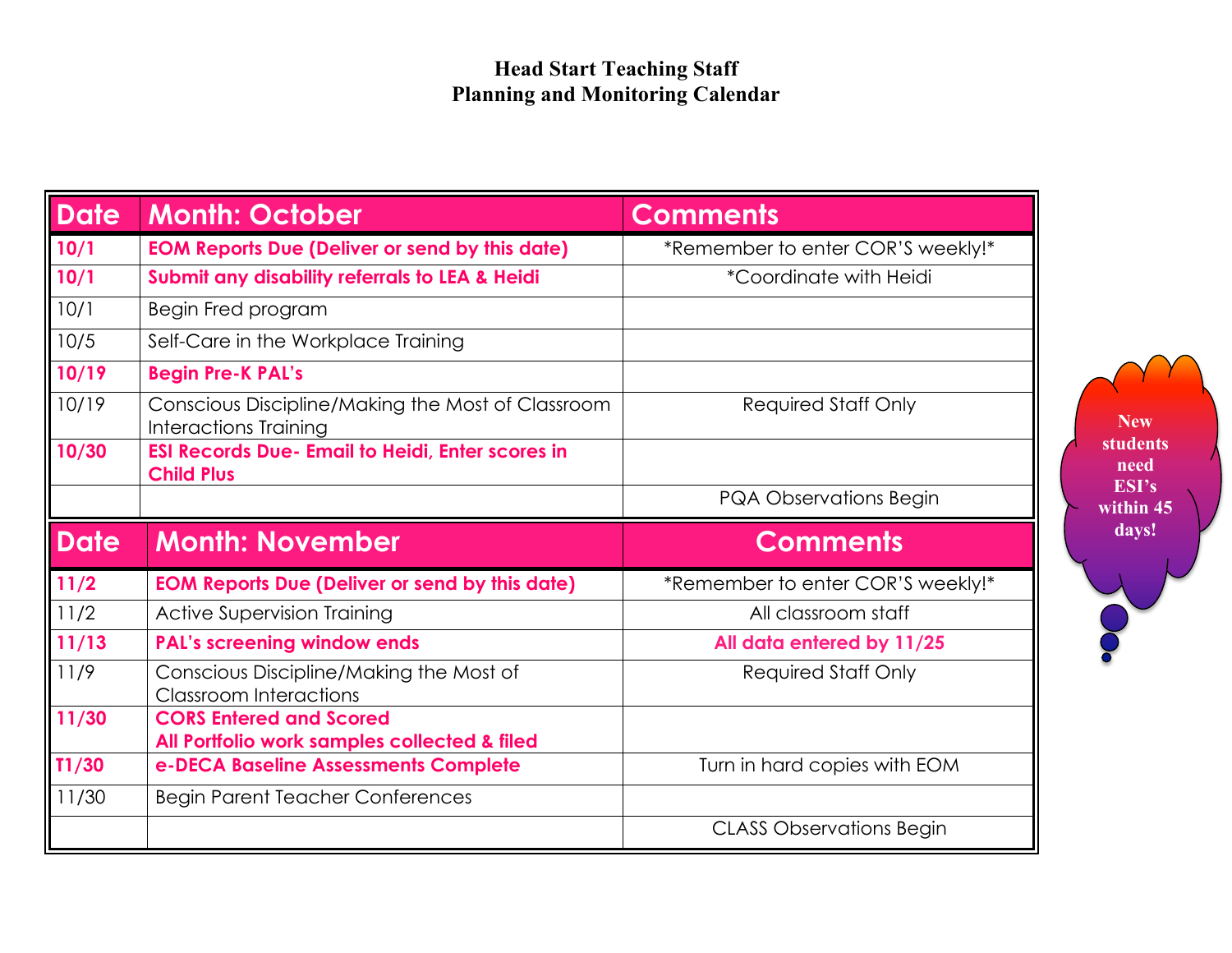| <b>Date</b> | <b>Month: December</b>                                                            | <b>Comments</b>                    |
|-------------|-----------------------------------------------------------------------------------|------------------------------------|
| 12/1        | <b>EOM Reports Due (Deliver or send by this date)</b>                             | *Remember to enter COR'S weekly!*  |
| 12/7        | <b>Holiday Celebration</b>                                                        |                                    |
| 12/7        | File/Portfolio Review Begins                                                      |                                    |
| 12/14       | Conscious Discipline/Making the Most of<br><b>Classroom Interactions Training</b> | <b>Required Staff Only</b>         |
| 12/18       | <b>All Parent Teacher Conferences to be Completed</b>                             |                                    |
|             |                                                                                   |                                    |
|             |                                                                                   |                                    |
|             |                                                                                   | <b>CLASS Observations Continue</b> |
|             |                                                                                   |                                    |
|             |                                                                                   |                                    |
| <b>Date</b> | <b>Month: January</b>                                                             | <b>Comments</b>                    |
| 1/4         | <b>EOM Due (Deliver or send by this date)</b>                                     | *Remember to enter COR'S weekly!*  |
| 1/4         | Sustaining a Trauma Informed Focus, Employee<br><b>Benefits Training</b>          |                                    |
| 1/11        | Conscious Discipline/Making the Most of<br><b>Classroom Interactions Training</b> | <b>Required Staff Only</b>         |
|             |                                                                                   |                                    |
|             |                                                                                   |                                    |
|             |                                                                                   |                                    |
|             |                                                                                   |                                    |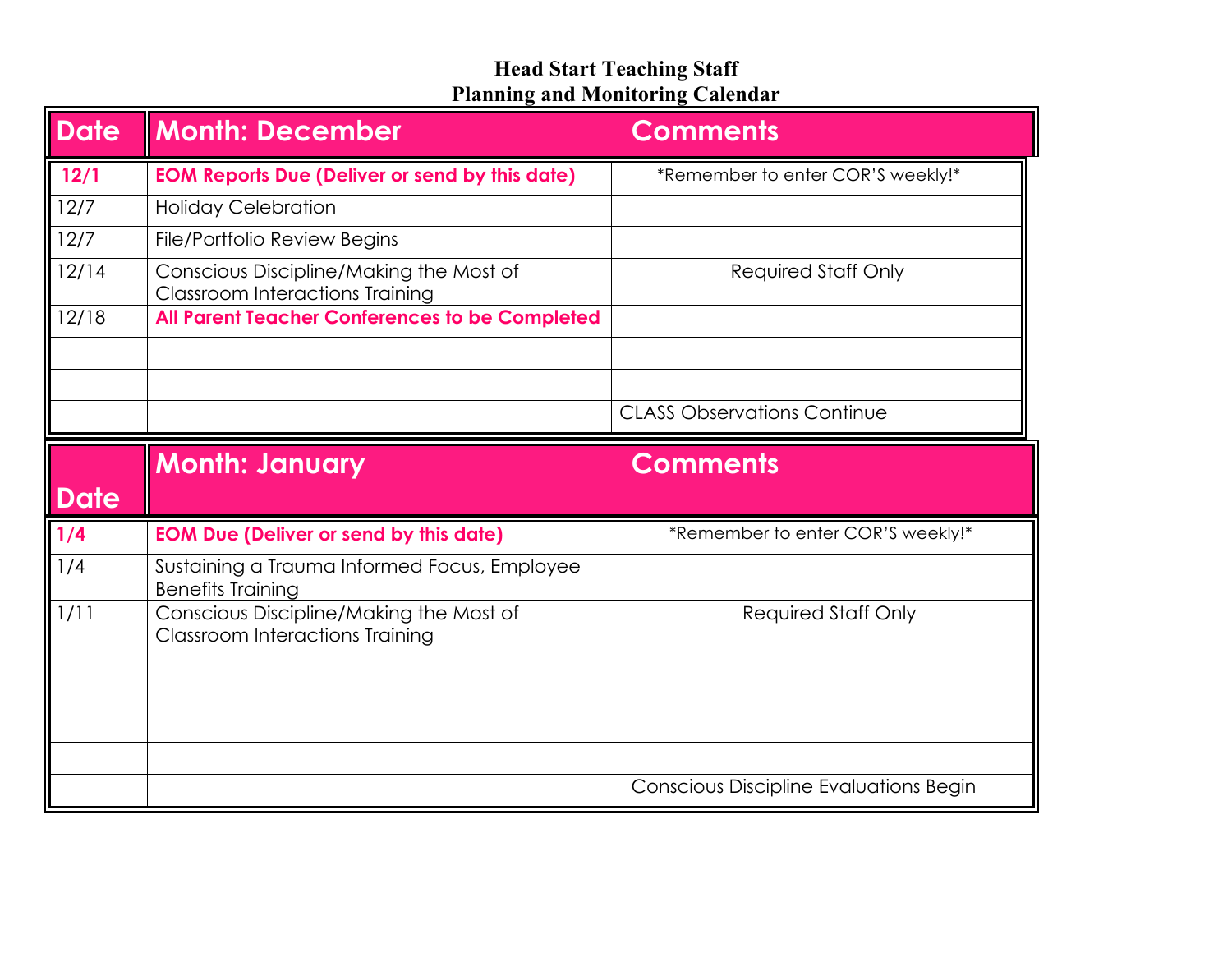| <b>Date</b> | <b>Month: February</b>                                                            | <b>Comments</b>                   |
|-------------|-----------------------------------------------------------------------------------|-----------------------------------|
| 2/1         | <b>EOM Due (Deliver or send by this date)</b>                                     | *Remember to enter COR'S weekly!* |
| 2/1         | <b>Active Supervision Training</b>                                                |                                   |
| 2/8         | Conscious Discipline/Making the Most of<br><b>Classroom Interactions Training</b> | <b>Required Staff Only</b>        |
| 2/26        | e-DECA mid year assessment complete                                               | Turn in hard copies with EOM      |
|             |                                                                                   |                                   |
|             |                                                                                   | File/Portfolio Follow Up Reviews  |
| <b>Date</b> | <b>Month: March</b>                                                               | <b>Comments</b>                   |
|             |                                                                                   |                                   |
| 3/1         | <b>CORS Entered and Scored</b><br>All portfolio work samples collected & filed    |                                   |
| 3/1         | <b>Begin Parent Teacher Conferences</b>                                           |                                   |
| 3/1         | <b>EOM Due (Deliver or send by this date)</b>                                     | *Remember to enter COR'S weekly!* |
| 3/1         | <b>Staff Wellness Day</b>                                                         |                                   |
| 3/8         | Conscious Discipline/Making the Most of<br><b>Classroom Interactions Training</b> | <b>Required Staff Only</b>        |
|             |                                                                                   |                                   |
|             |                                                                                   |                                   |
|             |                                                                                   |                                   |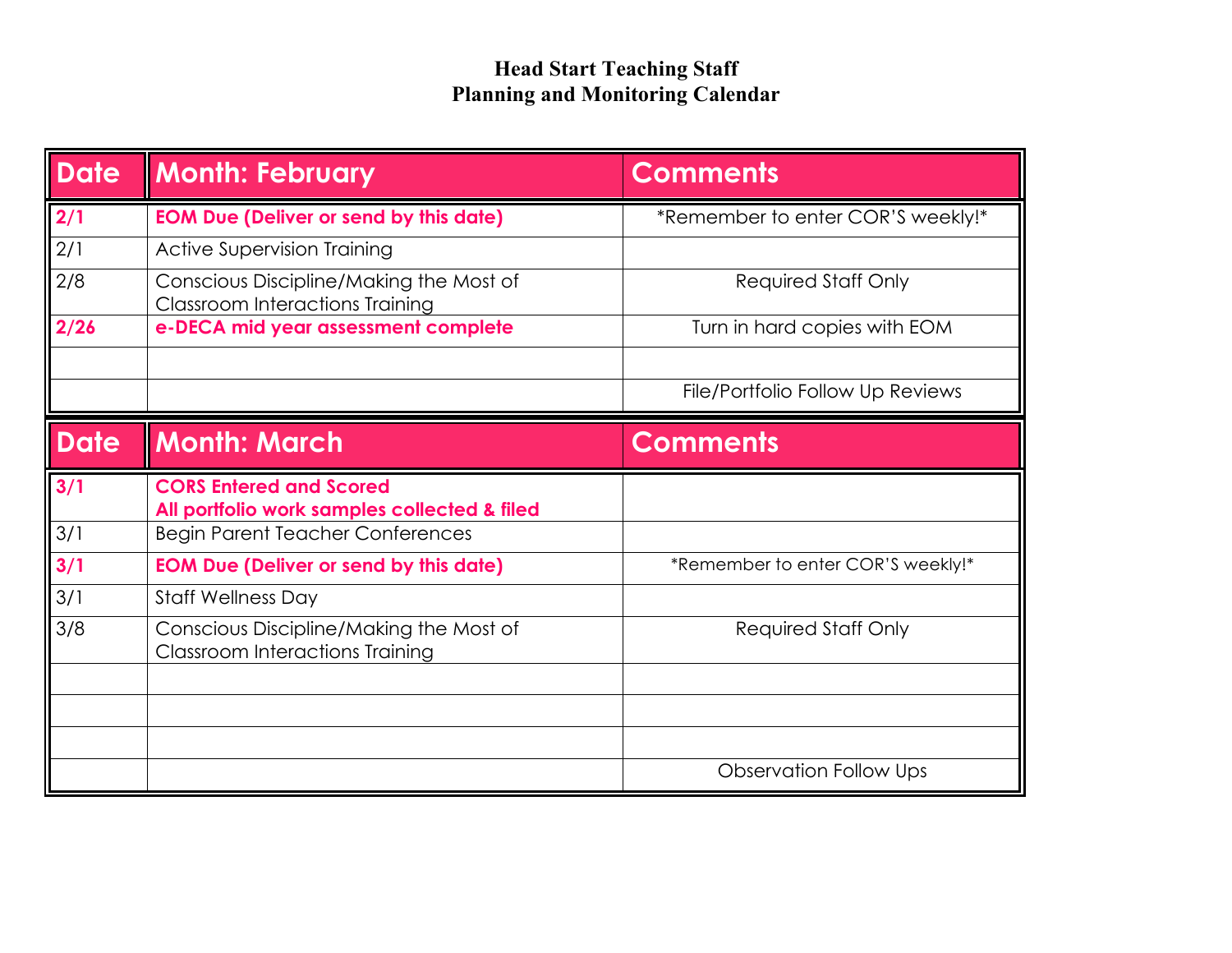| Date        | <b>Month: April</b>                                                               | <b>Comments</b>                                                                                                         |
|-------------|-----------------------------------------------------------------------------------|-------------------------------------------------------------------------------------------------------------------------|
| 4/1         | <b>EOM Due (Deliver or send by this date)</b>                                     | *Remember to enter COR'S weekly!*                                                                                       |
| 4/2         | All Parent Teacher Conferences to be Completed                                    |                                                                                                                         |
| 4/12        | Child Abuse & Neglect, Active Supervision Training                                |                                                                                                                         |
| 4/19        | Conscious Discipline/Making the Most of<br><b>Classroom Interactions Training</b> | <b>Required Staff Only</b>                                                                                              |
| 4/26        | <b>PALS Screening Window Begins</b>                                               |                                                                                                                         |
|             |                                                                                   |                                                                                                                         |
|             |                                                                                   |                                                                                                                         |
|             | Center Meeting - Kindergarten Transition                                          | Teachers arrange for K teacher to speak,<br>field trip to visit K classroom, send home<br>local Kindergarten info, etc. |
|             |                                                                                   |                                                                                                                         |
| <b>Date</b> | <b>Month: May</b>                                                                 | <b>Comments</b>                                                                                                         |
| 5/3         | <b>EOM Due (Deliver or send by this date)</b>                                     | *Remember to enter COR'S weekly!*                                                                                       |
| 5/10        | Conscious Discipline/Making the Most of<br><b>Classroom Interactions Training</b> | <b>Required Staff Only</b>                                                                                              |
| 5/21        | <b>PALS Screening Window Ends</b>                                                 | All data entered by 6/4                                                                                                 |
| 5/27        | <b>CORS Entered and Scored</b><br>All Portfolio work samples collected & filed    |                                                                                                                         |
| 5/27        | e-DECA final assessment complete                                                  | Turn in hard copies with EOM                                                                                            |
|             |                                                                                   |                                                                                                                         |
|             |                                                                                   |                                                                                                                         |